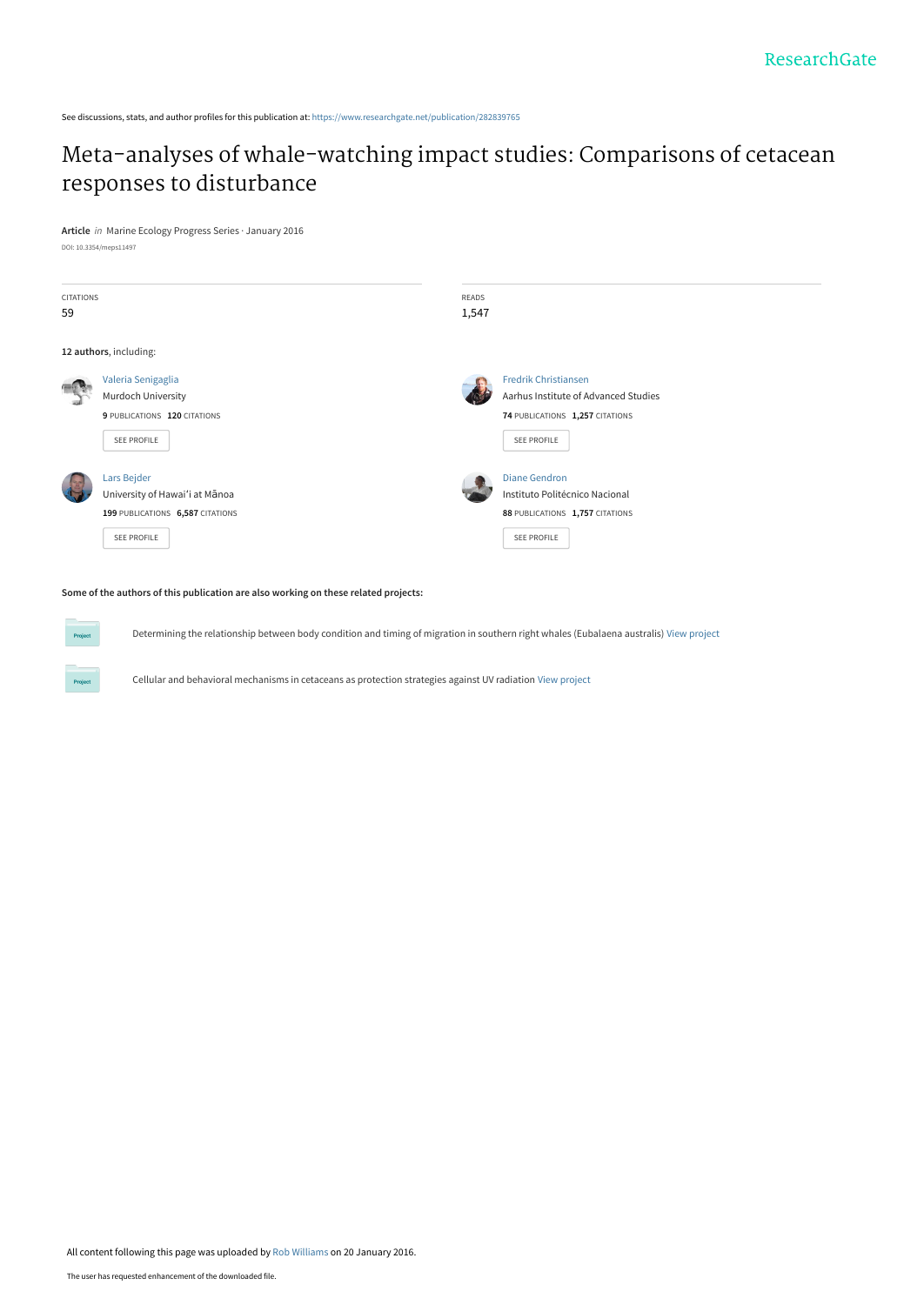This authors' personal copy may not be publicly or systematically copied or distributed, or posted on the Open Web, except with written permission of the copyright holder(s). It may be distributed to interested individuals on request.

**Vol. 542: 251–263, 2016**

**MARINE ECOLOGY PROGRESS SERIES Mar Ecol Prog Ser** VOI. 542: 251–203, 2010<br>doi: 10.3354/meps11497 **Published January 19**<br>Mar Ecol Prog Ser

# **Meta-analyses of whale-watching impact studies: comparisons of cetacean responses to disturbance**

 $V.$  Senigaglia<sup>1,</sup>\*, F. Christiansen $^{2,3}$ , L. Bejder $^3$ , D. Gendron $^4$ , D. Lundquist $^5$ , D. P. Noren $^6$ , A. Schaffar<sup>7</sup>, J. C. Smith<sup>8</sup>, R. Williams<sup>9</sup>, E. Martinez<sup>10</sup>, K. Stockin<sup>10</sup>, D. Lusseau<sup>1</sup>

**1 Institute of Biological and Environmental Sciences, University of Aberdeen, Aberdeen AB24 2TZ, UK**

**2 Centre for Integrative Ecology, School of Life and Environmental Sciences, Deakin University, Warrnambool, Victoria 3280, Australia**

**3 Murdoch University Cetacean Research Unit, School of Veterinary and Life Sciences, Murdoch University, South Street, Murdoch 6150, Western Australia**

**4 Centro Interdisciplinario de Ciencias Marinas, Instituto Politecnico Nacional A.P. 592, La Paz, Baja California Sur CP 23000, Mexico**

**5 Department of Anatomy, Lindo Ferguson Building, University of Otago, Dunedin 9054, New Zealand**

**6 Conservation Biology Division, Northwest Fisheries Science Center, National Marine Fisheries Service,** 

**National Oceanic and Atmospheric Administration, 2725 Montlake Blvd. East, Seattle, WA 98112, USA**

**7 Opération Cétacés, BP 12827, 98802 Nouméa, New Caledonia**

**8 Naked Whale Research, PO Box 78, Crescent Mills, CA 95934, USA**

**9 Scottish Oceans Institute, University of St Andrews, St Andrews, Fife KY168LB, UK**

**10Coastal-Marine Research Group, Institute of Natural and Mathematical Sciences, Massey University, Private Bag 102904, Auckland 0745, New Zealand**

ABSTRACT: Whale-watching activities can induce behavioral changes that may negatively affect cetacean populations. However, these changes may vary depending on species, populations and environmental features. It is important to determine inter-specific variation in cetacean responses to stressors in order to identify the best metrics for evaluation of consequences of anthropogenic disturbance. We used meta-analyses to assess the consistency of cetacean responses to whalewatching vessels across a pool of suitable studies covering a variety of species and sites. We analyzed several metrics to capture cetacean heterogeneous responses and to explore their reliability across species. We found disruptions of activity budget and of path directionality as the most consistent responses towards whale-watching vessels. In a similar manner across species, animals were more likely to travel and less likely to rest and forage in the presence of vessels. Cetaceans also showed a tendency to increase path sinuosity (deviation index) and decrease path linearity (directness index) during boat interactions. We also explored the influence of socio-ecological factors on behavioral response but found no consistent results among studies. Further population-specific studies should address the potential long-term consequences of these behavioral responses to inform management of the whale-watching industry.

KEY WORDS: Animal behavior · Disturbance response · Ecotourism · Activity budget · Random effect models · Odontocetes · Mysticetes

- Resale or republication not permitted without written consent of the publisher -

# **INTRODUCTION**

Human recreational activities can induce behavioral and physiological changes in animal populations (Dyck & Baydack 2004). Whale-watching has been ongoing for more than 60 yr (Hoyt 2001), and it has grown into a worldwide lucrative industry (O'Connor et al. 2009). However, there are growing concerns about the effects of whale-watching activities on the targeted animals (Higham et al. 2014).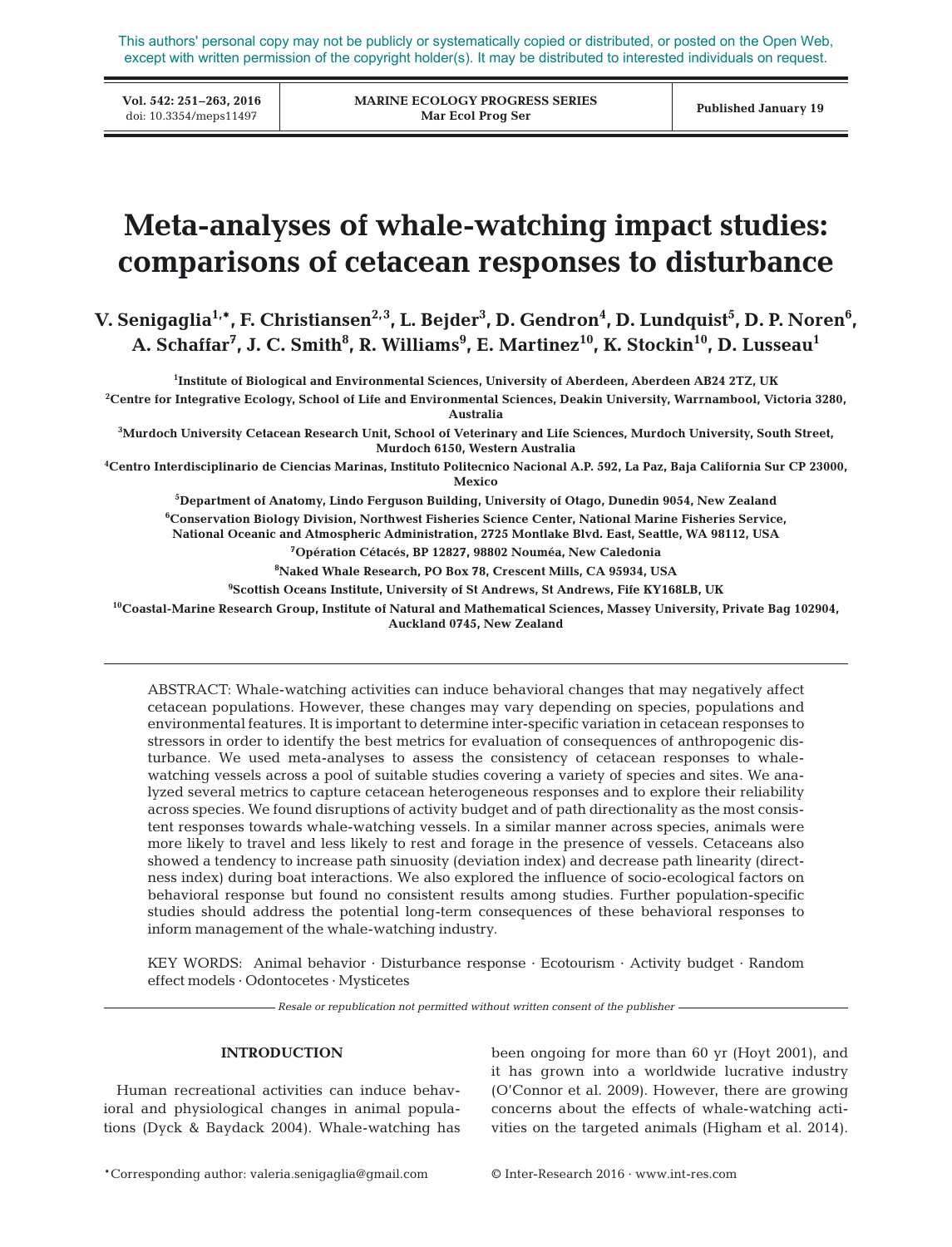Several studies focused on cetacean behavioral disruptions in response to whale-watching activities and found significant short-term effects (Williams et al. 2002, Lusseau 2003, Visser et al. 2011, Lundquist et al. 2012, Christiansen et al. 2013a,b) Some studies also report that long-term consequences on individual reproductive success and population size can arise due to repeated behavioral disruptions (Constantine et al. 2004, Bejder et al. 2006a,b).

Behavioral changes in response to whale-watching presence may vary among species and locations. The Order Cetacea includes a heterogeneous group of species with different physiological and ecological characteristics (e.g. different diving abilities, swimming limitations, different trophic level and social organization). Observed responses to whale-watching vessels include changes in respiration patterns (Hastie et al. 2003, Tosi & Ferreira 2008), activity budgets modifications (Lusseau et al. 2009, Christiansen et al. 2010, Visser et al. 2011), vertical and horizontal avoidance (Lemon et al. 2006, Williams et al. 2002), changes in inter-individual distance (Nowacek et al. 2001, Bejder et al. 2006a) and shift in vocalization frequency or amplitude (Erbe 2002, Holt et al. 2009). This variation in responses makes it challenging to evaluate whale-watching effects using a common proxy for disturbance. Moreover, it is difficult to assess whether these effects are limited to the targeted species/location, or if more general patterns exist. Thus, managers often operate without sufficient scientific data to ensure proper management of whalewatching tourism in data deficient areas. One way to overcome these difficulties is a meta-analytical approach that compares several studies and response patterns among different species and/or areas.

Meta-analysis allows for quantitative comparison between similarly conducted studies (Weinrich et al. 2010). In a meta-analysis, the results from each study are expressed as outcome measures, or effects size, and are computed on a common scale to allow for comparison (Viechtbauer 2010). This technique has been extensively used in animal ecology (Stankowich & Blumstein 2005, Nespolo & Franco 2007, Majolo et al. 2008) and was successfully applied to explore disturbance response of ungulates and anthropogenic impacts on Antarctic wildlife (Stankowich 2008, Coetzee & Chown 2015, Samia et al. 2015).

In this meta-analysis, we compared studies focusing on changes in activity budget, inter-breath interval and multiple movement metrics (speed, deviation index and directness index). These metrics have been previously independently addressed as appropriate proxies to determine responses to whalewatching disturbance (Williams et al. 2002, Lusseau 2003, Lundquist et al. 2012). The ecological conditions (habitat type, knowledge of the area, presence or absence of refuges) combined with species life history (late reproduction, low calving rate) and benefits from social living (cooperative defense, social cohesion, inter-generational transfer of knowledge) are likely to affect both the type of response and the way that repeated behavioral disruptions might influence population dynamics (Childress & Lung 2003, Wade et al. 2012). Thus, in our analysis we included the in fluence of habitat type and of eventual regulatory codes of whale-watching activities as well as differences between odontocetes and mysticetes, coarsely assuming all odontocetes as social species and all mysticetes as solitary. Furthermore, the cumulative time they are subjected to whale-watching disturbance may also differ between the 2 suborders; for example, mysticetes are capital breeders and they breed and forage in different locations at different times. They might, therefore, spend less time in an area targeted by whale-watching boats than resident odontocetes species that forage and breed in that area.

Our meta-analysis aimed to address the following questions: (1) Does whale-watching cause similar responses in different cetacean species and in different locations? (2) Are some metrics more reliable than others to capture heterogeneous cetacean responses? (3) Which factors (life history characteristics relating to suborder mysticetes or odontocetes, or ecological conditions relating to habitat type and presence or absence of regulatory measures) will most influence the type of behavioral response utilized by cetaceans? Finally, although not tested directly in this study, we highlight the necessity of population-specific studies to better evaluate potential long-term consequences and impact of whale-watching.

#### **METHODS**

#### **Study selection procedure**

Generally, meta-analyses utilize published studies; however, variations in the study design and a bias towards publishing only significant results often re duce the number of suitable studies (Scargle 2000, Tsilidis et al. 2013). Moreover, a previous metaanalysis from Weinrich et al. (2010) reported several limiting factors of this traditional approach. These authors made a systematic review of published literature but they were able to compare very few studies per variables (max. of 5) due to a wide array of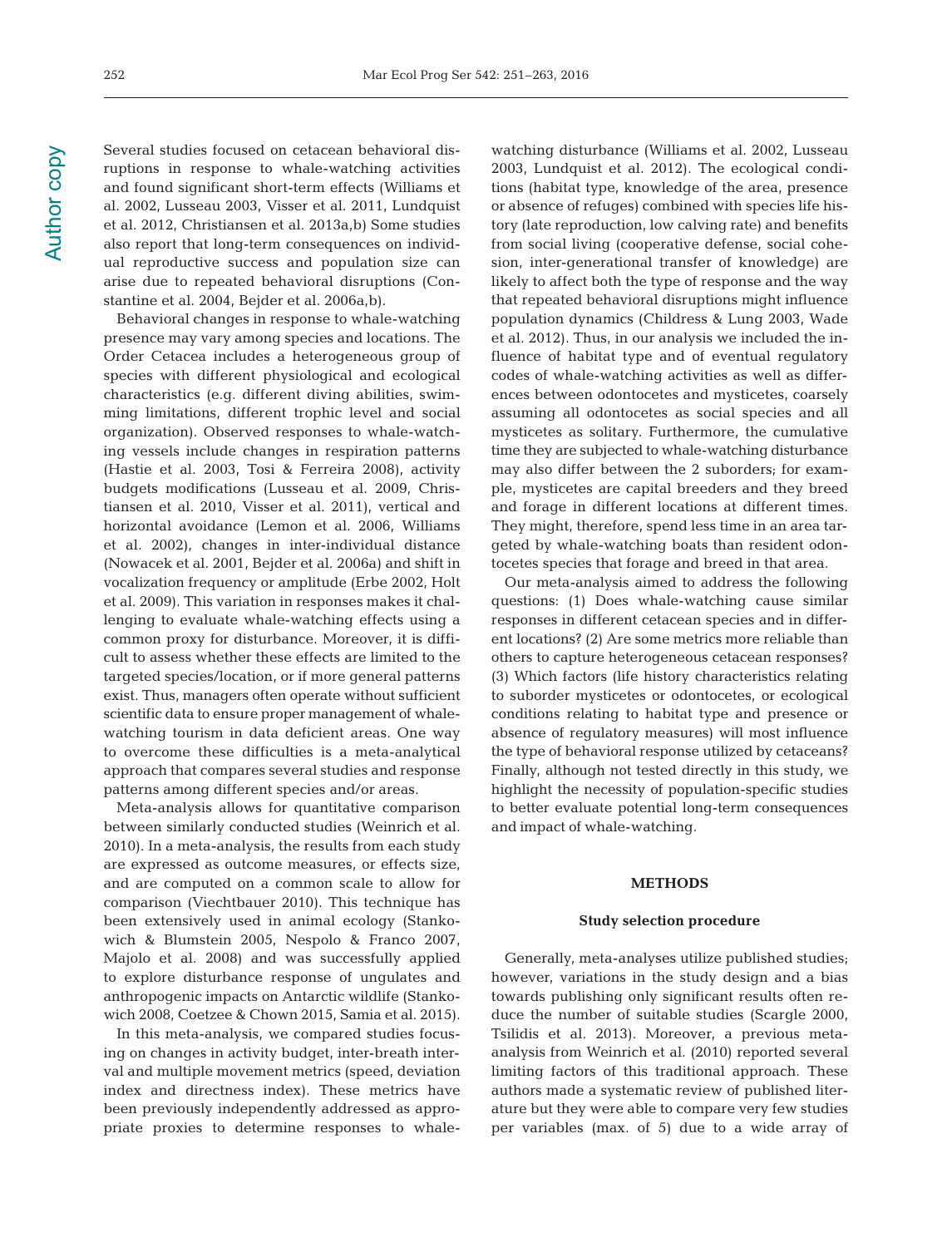response variables. They also found notable heterogeneity in how response variables were measured and/or reported, thus hampering the possibility of inter-study and inter-species comparisons. For these reasons, we decided to take a different approach and contacted researchers directly to obtain the necessary measures of mean and SD to use in the metaanalyses. This approach permitted a more in-depth quality control of each study and allowed us to include also those studies that used comparable study designs and statistical methods but reported different values. In some cases in which raw data where comparable but statistical methodology differed among studies, we asked the researcher to standardize and re-analyze data.

We first sent a call for participation via the listserv of the cetacean specialist research community (MAR-MAM**<sup>1</sup>** ) and received responses from 35 research groups (Lusseau & Senigaglia 2011). Each research group was asked to provide quality assurance and quality control procedures in place for data collection and archiving to evaluate study suitability. We only considered studies that collected data under control (defined as absence of boats) and treatment (defined as presence of boats) utilizing the same techniques in both cases. To minimize research disturbance on the animal, we analyzed studies that collected data from land and, in case of data collected from a research vessel, we included only those studies that evaluated the direct effect the research platform (see Lusseau 2004 for detailed descriptions of data collection). Based on the information provided in the protocols, we gave a subjective score ranging between bad, fair, good, very good and excellent (see Senigaglia et al. 2012b for details on protocol evaluation). Only studies ranking good to excellent were included in the analyses. We further contacted 16 research groups to obtained mean and SD data for the relevant variables.

Since responses to a disturbance stimulus may vary, we considered it important to examine a wide variety of metrics to quantify disturbance consequen ces. These included changes in activity budget (foraging, resting, travelling and socializing, as defined in Lusseau [2003]), respiration rates, and movement metrics (deviation, directness index and swimming speed). We estimated activity budgets from activity state transition matrices from focal group follows (Lusseau 2004). Respiration rates were calculated as the mean inter-breath interval (IBI) of an entire dive

cycle, including both dive and surface, by dividing the number of breaths in a follow by the duration of the follow (expressed in minutes). We averaged the respiration rate across focal follows and among individuals. Deviation and directness index (DEVI and DIRI, respectively) were calculated following Williams et al. (2002) and were restricted between 0−180 and 0−100, respectively. DEVI and DIRI represented a measure of path predictability and sinuosity, respectively, with a value of 0 for DEVI indicating predictable, straight movement, and a value of 0 for DIRI representing a circular path. Swimming speed was measured in meters per hour and was averaged across encounters. To model the effect of ecological condition, we divided the habitats by range type (feeding ground, breeding ground or residency) and by presence (official or voluntary) or absence of whale-watching regulations. Additionally, we looked at differences between the 2 suborders and coarsely assumed all mysticetes to be solitary and migratory while all odontocetes to live in social groups and be fairly resident all year round. The lack of a notable amount of replicates per species prevented us from using species itself as the explanatory variable.

#### **Meta-analyses**

We conducted meta-analytical regression to assess the variability in effect size across studies, using the package metafor (Viechtbauer 2010) in R ver. 2.11.0 (R Core Development Team 2010). We grouped the studies by the variables used to evaluate whalewatching effects. We fitted the meta-analytical model using the calculated effect sizes as the response variable and we fitted random effect models assuming variation in the true effect of whale-watching across studies. The null hypothesis was that the effect size was independent from whale-watching presence. The response variables are to some extend correlated but the strength of using multiple proxies for disturbance is the possibility to identify which one is the most sensitive indicator.

The factors influencing the response variables were included in the model as moderators (covariates) and we estimated their influence on the mean of the true effect and its associated variance. The included moderators were: suborder (whether be longing to mysticetes or odontocetes, assuming differences in social characteristics and life history strategies among the 2 suborders), the presence of whale-watching regulations (official, voluntary, or absent) and the habitat type (breeding, feeding

**<sup>1</sup>** MARMAM is a public mailing list dedicated to marine mammals research and management. At 2010 it counted more than 8500 subscribers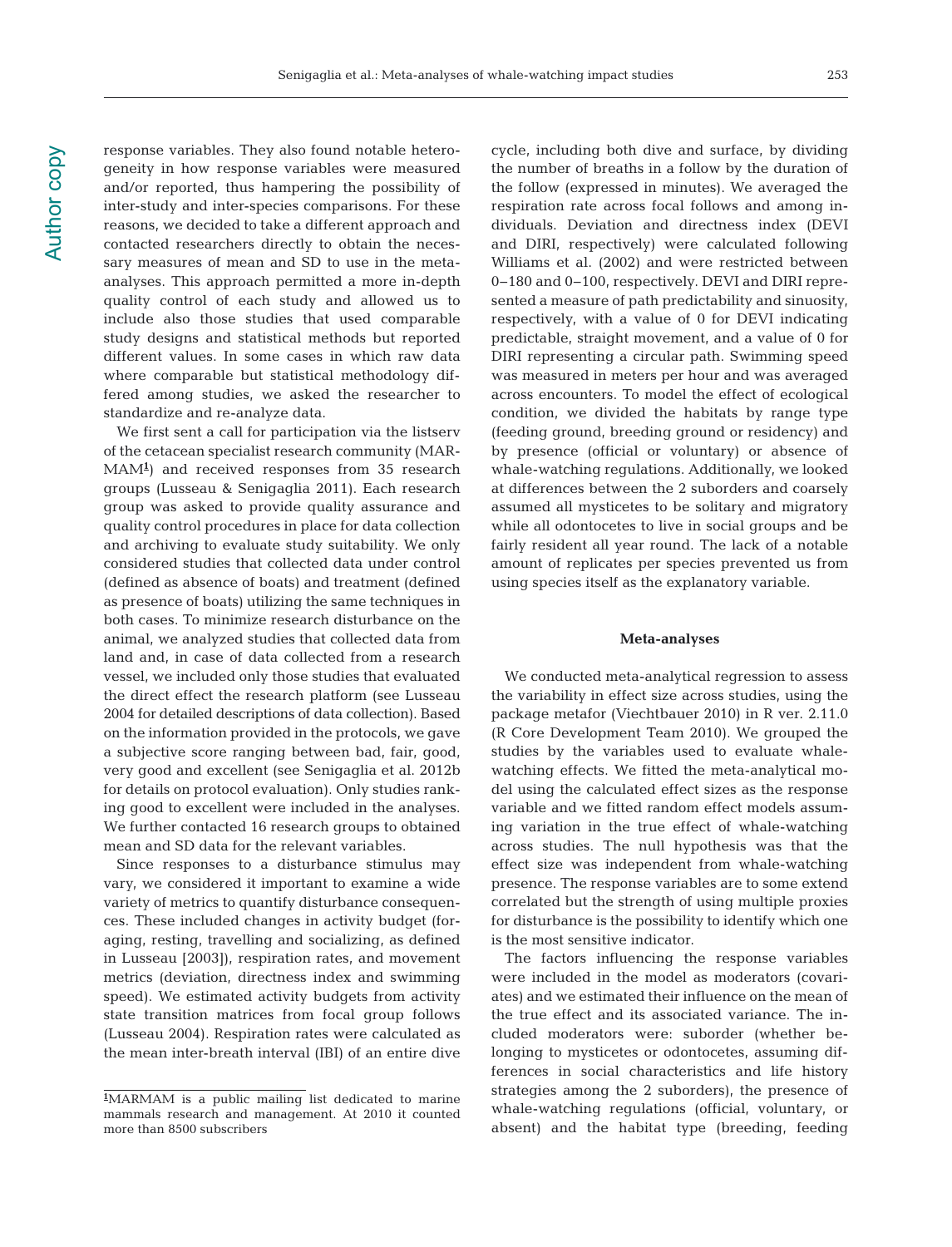#### **Estimates of effect size**

To examine whale-watching effects on inter-breath interval and movement metrics (DIRI, DEVI, and speed), we calculated their standardized mean difference (SMD) in the presence and absence of whale-watching vessels and used it as the outcome measure. SMD was calculated as the mean difference divided by the pooled SD of the groups (Viechtbauer 2010). To examine changes in the activity budget caused by whale-watching interactions, we calculated the log odds ratio between impact and control situation for each study and activity state. This measure represented the probability of a particular activity to occur during control (absence of whale-watching boats) compared to impact situations (presence of whale-watching boats), while accounting for differences in sample size. We used the log odds ratio values as a response variable and fitted a model for each activity state using restricted maximum-likelihood to minimize bias and to increase computing efficiency (Viechtbauer 2010). We compared the different models using Akaike Information Criteria (AIC).

#### **RESULTS**

We received and analyzed data from 15 different studies (1 study examining 2 separate populations, Table 1), in line with other meta-analyses on disturbance response (Stankowich 2008), of which 8 studies examined changes in activity budget, 6 considered variations in inter-breath intervals, 6 measured speed, and 5 explored differences in deviation and directness indices (Table 1). All meta-analyses showed high levels of heterogeneity in the direction and magnitude of the measured effects, and different metrics were influenced by different moderators (Table 2).

Results showed that variations in path sinuosity, represented by the deviation index, appropriately captured cetacean disturbance response. The model indicates an increase in path sinuosity in response to whale-watching disturbance consistent across studies: (tau<sup>2</sup> = 0.09,  $\beta$  = 0.34, p-value = 0.0001, k = 5; where  $tau^2$  is the among-study variance, assessing consistency across studies,  $β$  is the effect size, and k is the number of studies compared in the metaanalysis). We found no evidence for an effect of the tested moderators on the variation of the deviation index, and the null model (i.e. no effect) was the best fit according to the AIC value (Table 2). Thus, based on the variables considered, the total variability in the effect size estimates was predominantly due to heterogeneity among the studies.

Although related to deviation index, changes in directness index, due to vessel presence, were not consistent across studies. However, most of the studies showed a decrease in path linearity (decreased value of directness index) in the presence of a whalewatching boat. Differences in the directness index were significantly influenced by habitat type that accounted for as much as 71% of the total heterogeneity (tau<sup>2</sup> = 0.05, QE = 3.12, p-value = 0.08, k = 5; where QE is the test for residual heterogeneity after the inclusion of a moderator, p-value refers to QE). In particular, path linearity decreased on breeding grounds (Table 2) but increased in corridor habitat type (Table 2).

Despite the detection of changes in speed due to whale-watching presence in Iceland, New Zealand, and Argentina, most of the variation in the effect size estimates was attributed to heterogeneity among the true effects (tau<sup>2</sup> = 0.031, k = 6, β = 0.01, p-value = 0.8). The model without moderators had the best fit according to the AIC value (Table 2). Speed significantly increased where regulations were in place  $(\beta =$  $0.27$ ,  $p = 0.08$ ) but the response was variable across species. For instance, right whales Eubalaena australis in Argentina increased their mean swimming speed, while humpback whales Megaptera novae angliae in New Caledonia and dusky dolphins Lagenorhynchus obscurus in New Zealand decreased their mean swimming speed during whale-watching interactions.

Inter-breath intervals were not significantly influenced by whale-watching presence, and the type and intensity of the responses were study-specific. During whale-watching encounters, minke whales Balenoptera acutorostrata in Iceland and humpback whales in Australia significantly decreased their inter-breath intervals, while killer whales Orcinus orca in Haro Strait, USA and bottlenose dolphin Tursiops truncatus in New Zealand significantly increased their inter-breath intervals (Fig. 1). According to AIC values, the best-fit model included no moderators (tau<sup>2</sup> = 0.035,  $\beta$  = -0.002, p-value = 0.9,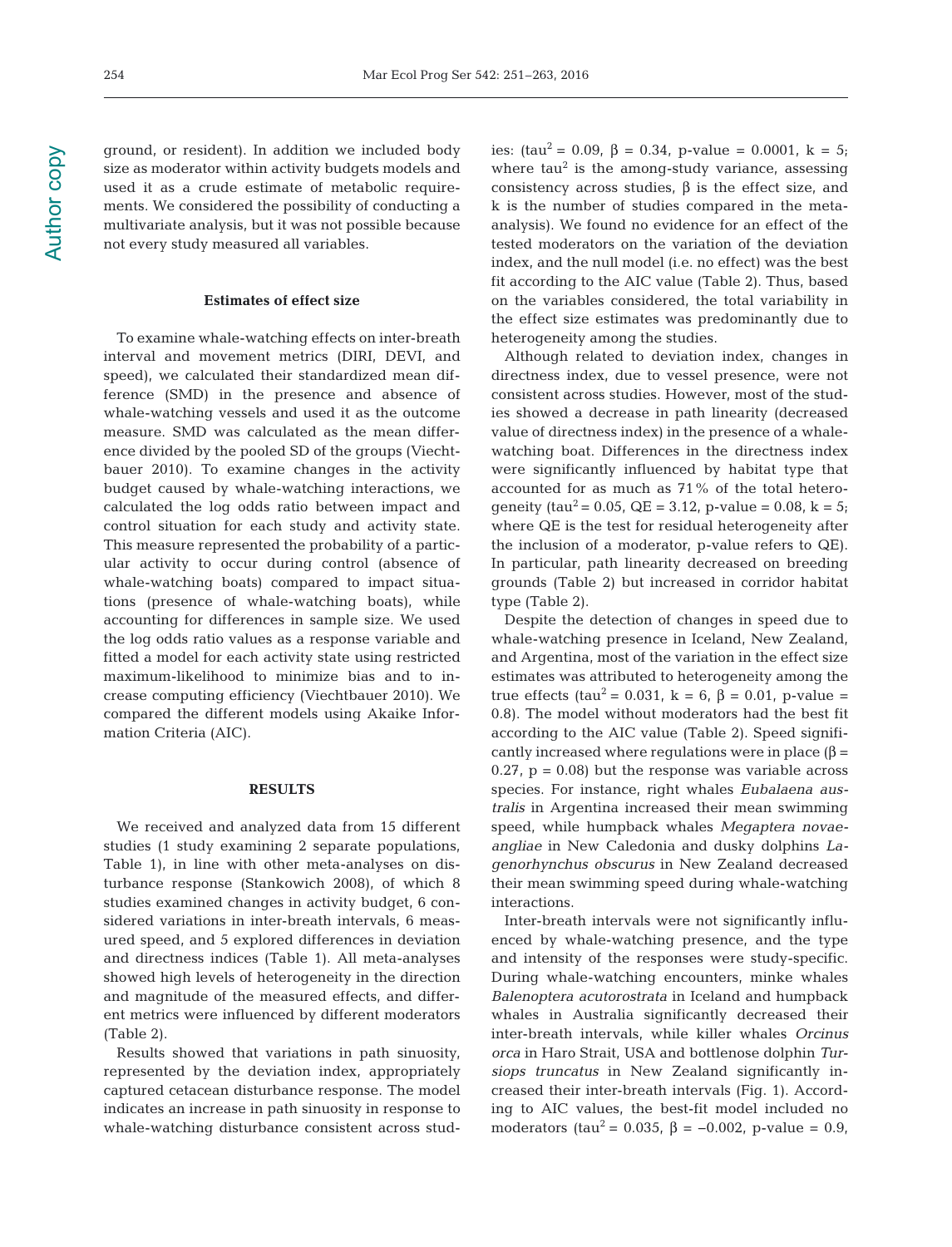No = regulations not in place,  $V$  = presence of voluntary code of conduct during the time the study was conducted). DevI = deviation index, DirI = directness index, IBI = inter-breath intervals. Abbreviated species names given in parenthesis: Ba = *Balenoptera acutorostrata*; Mn = *Megaptera novaeangliae*; Ea = *Eubalaena australis*; Bm =<br>*Balaenoptera musculus;* Ta = *Tursiops aduncus;* Tt Balaenoptera musculus; Ta = Tursiops aduncus; Tt = Tursiops truncatus; Lo = Lagenorhynchus obscurus; Oo = Orcinus orca; Ch = Cephalorhynchus hectori; Dd = orders and the species targeted, habitat type (winter ground = feeding ground in which researchers observed mating behavior confirmed by progesterone analyses and calving), location of the study, and the presence of whale-watching approach regulations (Reg) during the time the study was conducted (Yes = regulations in place, Table 1. Summary of data provided by each study included in the meta-analyses: the contributor's name (as it appears in Figs. 1 & 2) and the study reference, the suborders and the species targeted, habitat type (winter ground = feeding ground in which researchers observed mating behavior confirmed by progesterone analyses and No = regulations not in place, V = presence of voluntary code of conduct during the time the study was conducted). DevI = deviation index; DirI = directness index; IBI = inter-breath intervals. Abbreviated species names given in parenthesis: Ba = Balenoptera acutorostrata; Mn = Megaptera novaeangliae; Ea = Eubalaena australis; Bm = Table 1. Summary of data provided by each study included in the meta-analyses: the contributor's name (as it appears in Figs. 1 & 2) and the study reference, the subcalving), location of the study, and the presence of whale-watching approach regulations (Reg) during the time the study was conducted (Yes = regulations in place, Delphinus delphis Delphinus delphis

| Name                 | Study                                          | Suborder        | Species                                                                                                                                                             | Habitat               | Site          | Reg              | DevI DirI IBI |  | Speed Activity | budget         |
|----------------------|------------------------------------------------|-----------------|---------------------------------------------------------------------------------------------------------------------------------------------------------------------|-----------------------|---------------|------------------|---------------|--|----------------|----------------|
| Bejder               | Bejder et al. (2006a)                          | Odontocetes     | Indo-pacific bottlenose<br>dolphin (Ta)                                                                                                                             | Resident              | Australia     |                  |               |  |                |                |
| Christiansen         | et al. (2013a)<br>Christiansen                 | retes<br>Mystic | Minke whale (Ba)                                                                                                                                                    | Feeding<br>ground     | Iceland       | $\tilde{z}$      |               |  |                |                |
| Christiansen2        | Christiansen<br>et al. (2010)                  | Odontocetes     | Indo-pacific bottlenose<br>dolphin (Ta)                                                                                                                             | Resident              | Zanzibar      | $\tilde{z}$      |               |  |                |                |
| Gendron              | Gendron et al. (2012) Mystic                   | etes            | Blue whale (Bm)                                                                                                                                                     | ground<br>Winter      | Mexico        | Yes              |               |  |                |                |
| Lundquist            | Lundquist et al. (2013) Mysticetes             |                 | Right whale (Ea)                                                                                                                                                    | Breeding<br>ground    | Argentina     | Yes              |               |  |                |                |
| Lundquist2           | Lundquist et al. (2012)                        | Odontocetes     | Dusky dolphins (Lo)                                                                                                                                                 | Resident              | New Zealand   | >                |               |  |                |                |
| Lusseau              | Lusseau (2004)                                 | Odontocetes     | Bottlenose dolphin (Tt)                                                                                                                                             | Resident              | New Zealand   | Yes              |               |  |                | $\checkmark$ a |
| Lusseau <sub>2</sub> | Lusseau et al. (2009)                          | Odontocetes     | Southern killer whales (Oo)                                                                                                                                         | Resident              | <b>USA</b>    | $\triangleright$ |               |  |                | ↘              |
| Martinez             | Martinez et al. (2010)                         | Odontocetes     | Hector's dolphin (Ch)                                                                                                                                               | Resident              | New Zealand   | Yes              |               |  |                |                |
| Noren                | Noren et al. (2009)                            | Odontocetes     | Southern killer whales (Oo)                                                                                                                                         | Resident              | <b>USA</b>    | $\triangleright$ |               |  |                |                |
| Schaffar             | Garrigue (2008)<br>Schaffar &                  | Mysticetes      | Humpback whale (Mn)                                                                                                                                                 | Migratory<br>corridor | New Caledonia | $\triangleright$ |               |  |                |                |
| Stockin              | Stockin et al. (2008)                          | Odontocetes     | Common dolphin (Dd)                                                                                                                                                 | Resident              | New Zealand   | Yes              |               |  |                |                |
| Williams             | Williams et al. (2006)                         | Odontocetes     | Northern killer whales (Oo)                                                                                                                                         | Resident              | Canada        | Yes              |               |  |                |                |
| Smith <sup>b</sup>   | Williams et al. (2009)                         | Odontocetes     | Southern killer whales (Oo)                                                                                                                                         | Resident              | USA           | $\triangleright$ |               |  |                |                |
| Smith <sub>2</sub>   | Smith (2008)                                   | Mysticetes      | Humpback whale (Mn)                                                                                                                                                 | Migratory<br>corridor | Australia     | Yes              |               |  |                |                |
|                      | pendent data points in our analysis            |                 | "Within the same study, data on activity budget have been collected for 2 separate populations of bottlenose dolphins in New Zealand. We considered them as 2 inde- |                       |               |                  |               |  |                |                |
|                      | "Data were collected and provided by co-author |                 | J. C. Smith of the Williams et al. (2009) study                                                                                                                     |                       |               |                  |               |  |                |                |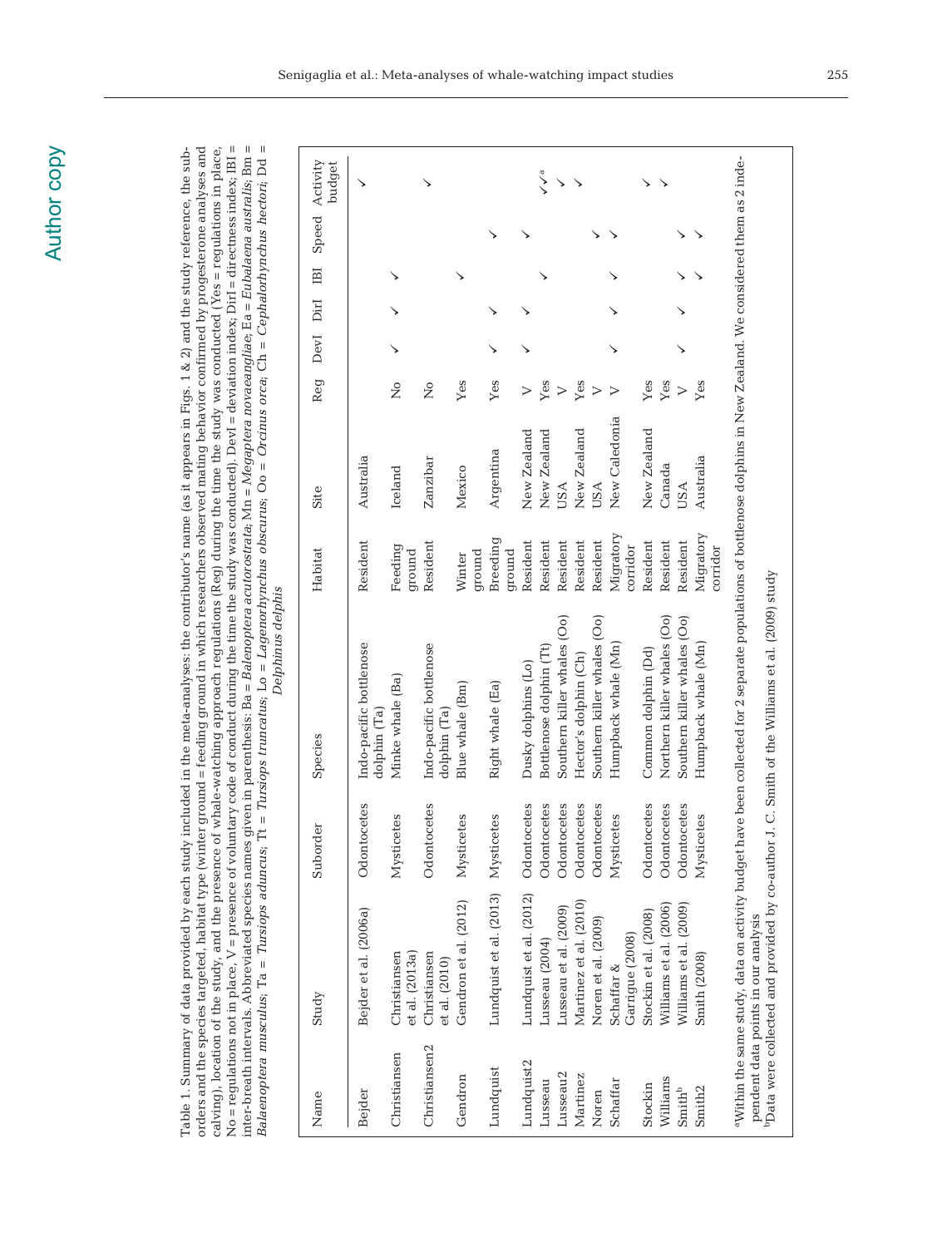Table 2. Models developed in meta-regression analyses. k = number of studies compared in the meta-analyses (per metric),  $tau^2$  = estimate of the total amount of heterogeneity (variance within studies plus the variance between studies), β = effect size, SE = standard error associated with β (\*p < 0.05). Akaike's Information Criterion (AIC) values were used to compare models (smaller AIC values indicate a better model fit; the smallest AIC value of a category is shown in **bold**). Models contain different studies since not every study measured the same variables. Thus, within moderator levels may vary; for example, there are no studies analyzing speed variations on feeding ground. Further heterogeneity results are also given: Q = test for heterogeneity,  $QE = test$  for residual heterogeneity after the inclusion of a moderator, p-value = significance value for either Q or QE, nd = not determined, cells blank where test not applicable. Suborder M and O denote mysticetes and odontocetes, respectively. See Table 1 for details on regulation and habitat

| Model<br>Moderator                                                                             | $\bf k$ | $tau^2$       | β                                         | <b>SE</b>                    | ${\bf Q}$   | QE         | p-value             | AIC            |
|------------------------------------------------------------------------------------------------|---------|---------------|-------------------------------------------|------------------------------|-------------|------------|---------------------|----------------|
| Deviation Index<br>Suborder <sub>M</sub><br>Suborder O                                         | 5<br>5  | 0.09<br>0.12  | 0.34<br>0.38<br>0.30                      | 0.15<br>0.23<br>0.36         | 24.63<br>nd | nd<br>19.4 | < 0.0001<br>< 0.001 | 7.03<br>9.19   |
| <b>Requlation YES</b><br>Regulation NO<br>Regulation V                                         | 5       | 0.15          | 0.55<br>0.19<br>0.30                      | 0.52<br>0.40<br>0.50         | nd          | 9.50       | < 0.001             | 10.63          |
| Habitat breeding ground<br>Habitat corridor<br>Habitat feeding ground<br>Habitat resident      | 5       | 0.12          | $0.78*$<br>0.004<br>0.10<br>0.30          | 0.39<br>0.67<br>0.53<br>0.47 | nd          | 6.41       | 0.01                | 10.95          |
| Directness Index<br>Suborder M<br>Suborder O                                                   | 5<br>5  | 0.17<br>0.32  | $-0.19$<br>$-0.10$<br>$-0.23$             | 0.20<br>0.35<br>0.55         | 31.96<br>nd | nd<br>15.3 | < 0.0001<br>< 0.001 | 10.72<br>12.15 |
| <b>Requlation YES</b><br>Requlation NO<br>Regulation V                                         | 5       | 0.51          | 0.14<br>$-0.42$<br>$-0.22$                | 0.90<br>0.71<br>0.88         | nd          | 15.0       | < 0.001             | 12.68          |
| Habitat breeding ground<br>Habitat corridor<br>Habitat feeding ground<br>Habitat resident      | 5       | 0.05          | $-0.54*$<br>$1.01*$<br>$-0.43$<br>$-0.19$ | 0.26<br>0.55<br>0.35<br>0.32 | nd          | 3.12       | 0.08                | 10.21          |
| Speed                                                                                          | 6       | 0.031         | 0.01                                      | 0.09                         | 14.04       | nd         | 0.01                | 3.54           |
| Suborder M<br>Suborder O                                                                       | 6       | 0.036         | 0.08<br>0.09                              | 0.14<br>0.20                 | nd          | 10.1       | 0.03                | 6.13           |
| <b>Requlation YES</b><br>Regulation V                                                          | 6       | 0.008         | 0.27<br>$-0.09$                           | 0.17<br>0.06                 | nd          | 6.5        | 0.16                | 3.92           |
| Habitat type<br>Habitat corridor<br>Habitat resident                                           | 6       | 0.023         | 0.31<br>0.09<br>0.09                      | 0.21<br>0.26<br>0.24         | nd          | 4.24       | 0.24                | 7.56           |
| Inter-breath interval<br>Suborder M<br>Suborder O                                              | 6<br>6  | 0.03<br>0.031 | $-0.002$<br>$-0.09$<br>0.02               | 0.09<br>0.10<br>0.18         | 138.5<br>nd | nd<br>44.8 | < 0.0001<br>0.11    | 7.09<br>7.85   |
| <b>Regulation YES</b><br>Regulation NO<br>Regulation V                                         | 6       | 0.007         | $0.05*$<br>$-0.23*$<br>$0.12*$            | 0.11<br>0.09<br>0.12         | nd          | 9.9        | 0.02                | 10.79          |
| Habitat breeding ground<br>Habitat feeding ground<br>Habitat resident<br>Habitat winter ground | 6       | 0.16          | $-0.25$<br>$-0.23$<br>0.23<br>0.03        | 0.33<br>0.51<br>0.44<br>0.52 | nd          | 7.52       | 0.02                | 12.87          |
| Behavioral budget-travelling                                                                   | 8       | 0.466         | 0.42                                      | 0.25                         | 81.2        | nd         | < 0.0001            | 19.34          |
| Body size                                                                                      | 8       | 0.55          | 0.49                                      | 0.15                         | nd          | 69.5       | < 0.0001            | 20.06          |
| Behavioral budget-resting                                                                      | 8       | 0.44          | $-0.69$                                   | 0.36                         | 144.7       | nd         | < 0.0001            | 17.90          |
| Body size                                                                                      | 7       | 0.79          | $-1.61*$                                  | 0.68                         | nd          | 23.2       | < 0.001             | 20.24          |
| Behavioral budget-foraging                                                                     | 8       | 0.30          | $-0.29$                                   | 0.21                         | 49.5        | nd         | < 0.0001            | 17.56          |
| Body size                                                                                      | 8       | 0.33          | 0.41                                      | 0.13                         |             | 49.5       | < 0.0001            | 17.89          |

 $k = 6$ ). The model with suborder as moderator displayed the second best AIC value, with less than 1 unit difference from the first (Table 2) and should be taken into account; although the moderator was not statistically significant in itself (tau<sup>2</sup> = 0.031,  $QE =$ 44.8, p-value =  $0.11$ , k = 6). Overall, mysticetes decreased inter-breath intervals when whale-watching boats were present, while odontocetes increased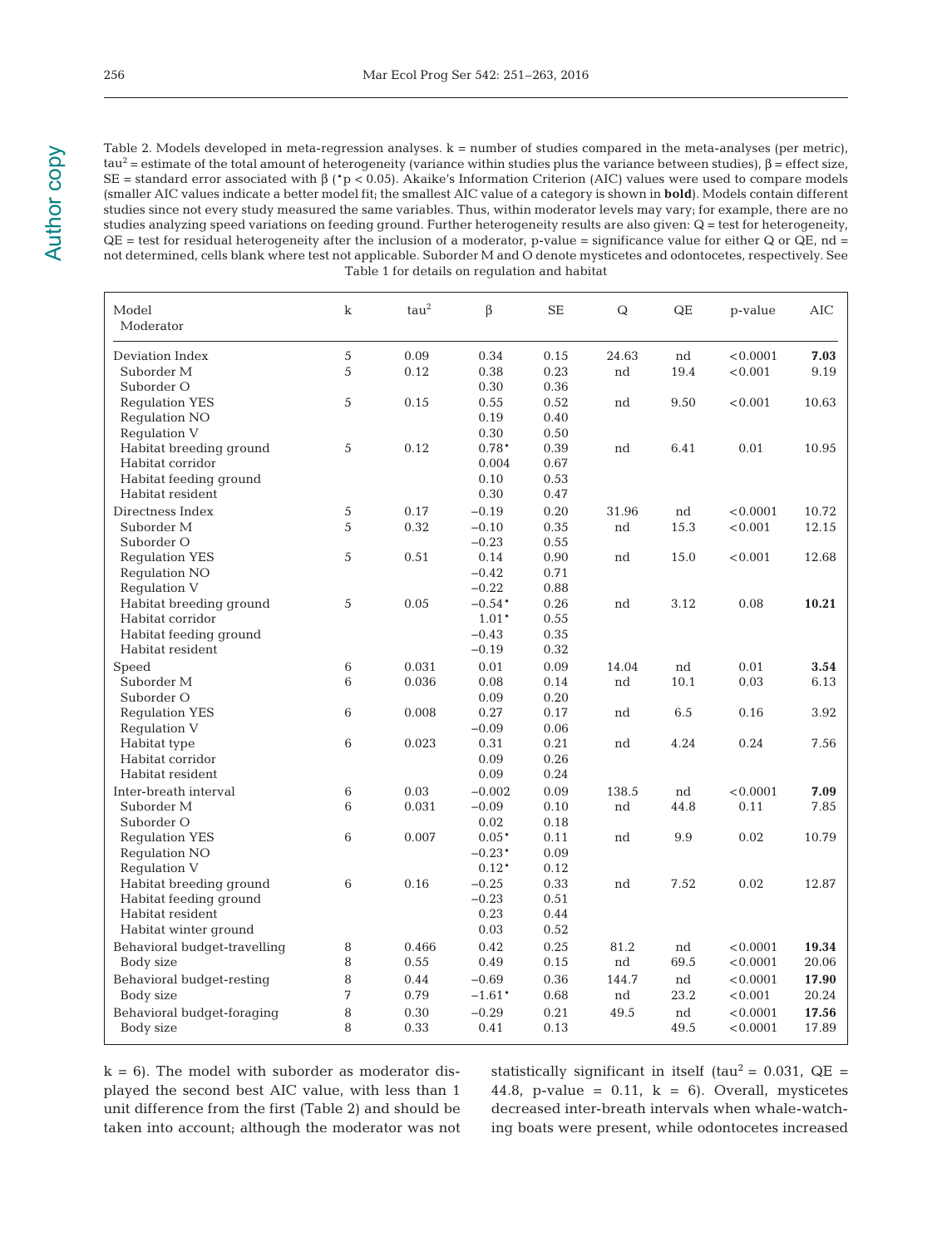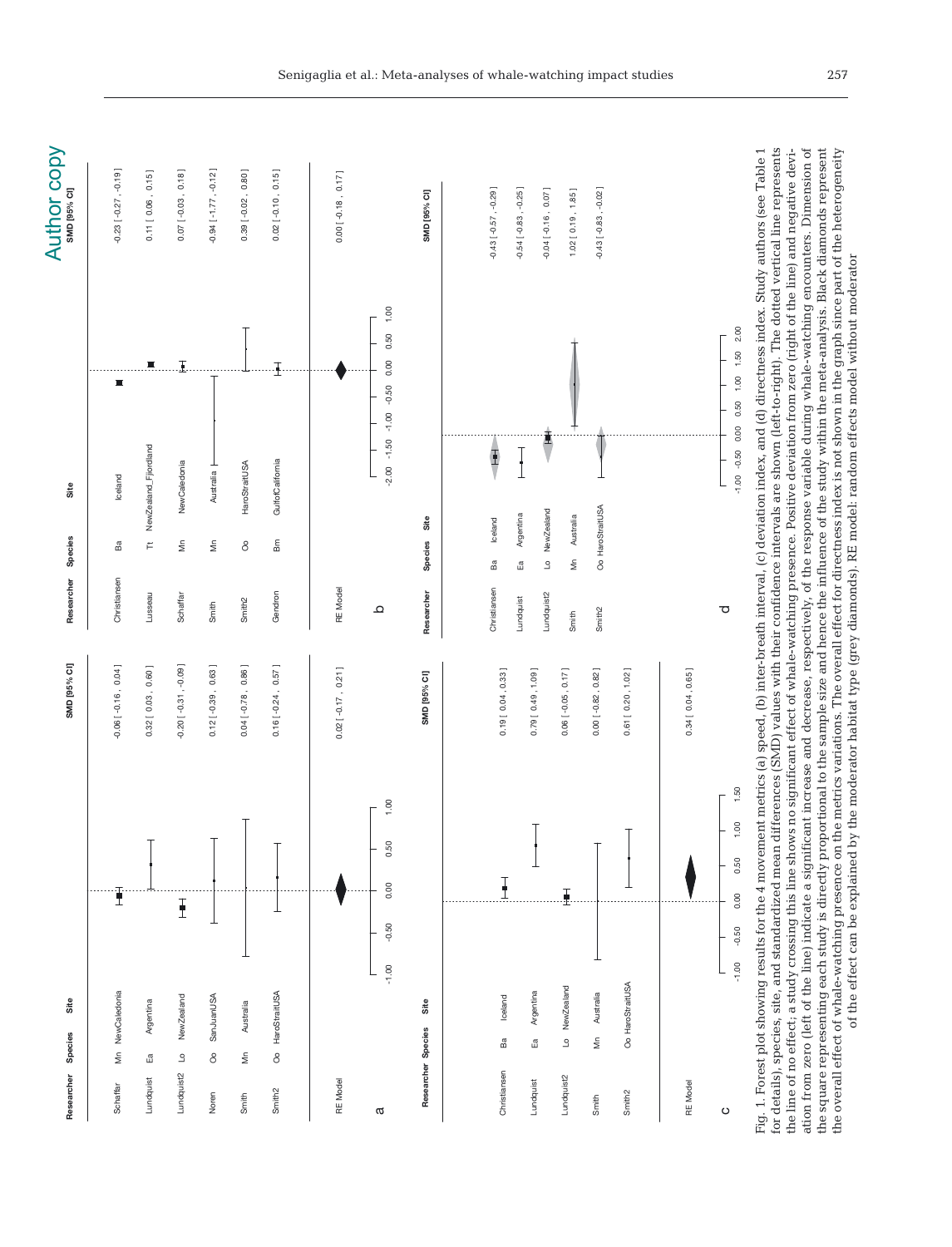Activity budgets significantly differed as a consequence of whale-watching presence in most of the studies. However, there was some heterogeneity across studies in the direction and magnitude of the responses (Fig. 2). Overall, during impact situations, animals were more likely to travel (tau<sup>2</sup> = 0.466, β = 0.42, p-value  $<$  0.0001, k = 8) and less likely to rest (tau<sup>2</sup> = 0.44,  $\beta$  = -0.69, p-value = 0.0001, k = 7) and forage (tau<sup>2</sup> = 0.30, β = -0.29, p-value = 0.0001, k = 8). Bottlenose dolphins in New Zealand, on the contrary, significantly increased foraging time in the presence of whale-watching boats, however in this study, foraging was not distinguishable from vertical avoidance behavior (New et al. 2012). The presence of whale-watching boats also affected resting activity, with body size having a significant influence on the proportion of time spent resting (tau<sup>2</sup> = 0.79,  $\beta$  =  $-1.61$ , p-value < 0.001, k = 7); smaller species were generally less likely to rest in the presence of boats.

#### **DISCUSSION**

Our results show a wide array of responses to whale-watching boats with some similarities among studies. Changes in activity budget and path sinuosity were the most consistent metrics that captured heterogeneous cetacean responses to whale-watching disturbance. Despite some differences among species, both variables were significantly affected by whalewatching presence. On the contrary, changes in other movement metrics and inter-breath intervals were not homogeneous across studies. Our results further indicate that none of the tested explanatory variables was consistently significant across metrics and studies, suggesting that socio-ecological factors influence response behavior in a case specific manner. From a management perspective, it is particularly interesting that the presence of a regulatory code of conduct, whether official or voluntary, did not influence cetacean responses. The only exception was represented by variation in swimming speed; cetaceans varied their speed, in a case specific manner, when unregulated whale-watching boats were present. However, we have no further data on what the codes dictate nor on the level of observance by boats, thus we refrain from commenting on the general effectiveness of whale-watching codes of conduct.

Changes in swimming speed, deviation and directness index and inter-breathing intervals in the presence of whale-watching boats represent mechanistic responses to a disturbance stimulus. We expect mechanistic responses to vary among species due to physiological and ecological constraints. For instance, fast species with elongated bodies (e.g. Balaenopteridae), evolved to reduce drag and improve swimming efficiency, are likely to respond to vessels by increasing their speed of travel (Ford & Reeves 2008, Christiansen et al. 2014). In the same way, we expect smaller cetaceans to adopt different avoidance techniques due to physiological limitations, which do not allow them to outpace fast-moving whale-watching boats. While our results show a decrease in swimming speed of small dolphins (e.g. dusky dolphin) during whale-watching encounters, overall speed did not significantly change between impact and control situations. In contrast, findings from unpublished data by Weinrich et al. (2010) found a significant increase in humpback whale swimming speed in the presence of whale-watching boats. The authors suggested that mysticetes might suffer a small energetic cost due to high speed and thus favor fleeing as an evasive tactic.

In our study, however, there was no evidence supporting a preference of mysticetes for adopting this avoidance tactic, and the inclusion of the variable suborder was not significant in the model. Since body shape influences energetic costs, among mysticetes, species with elongated bodies (e.g. minke whales) may favor a different response compared to bulkier species like humpback whales (Ford & Reeves 2008). Thus, inter-species morphological differences might influence speed responses at a finer scale than a coarse distinction between mysticetes and odontocetes. It is also important to highlight, however, the consistency across studies of a significant increase in path sinuosity during whale-watching encounters. This response may reflect an attempt of the animals to avoid the boats without leaving the area (Christiansen et al. 2013a). In fact, trying to outpace a boat within a relatively confined area may lead to complete abandonment of a critically important area (Williams et al. 2002; Stankowich & Blumstein 2005). Related to deviation index, our results show a decrease in path linearity in presence of a whalewatching boat in all studies, except for humpback whales in Australia. Changes in directness index were influenced by habitat type, which characteristics can favor a more or less direct path in presence of whale-watching boat. To account for the importance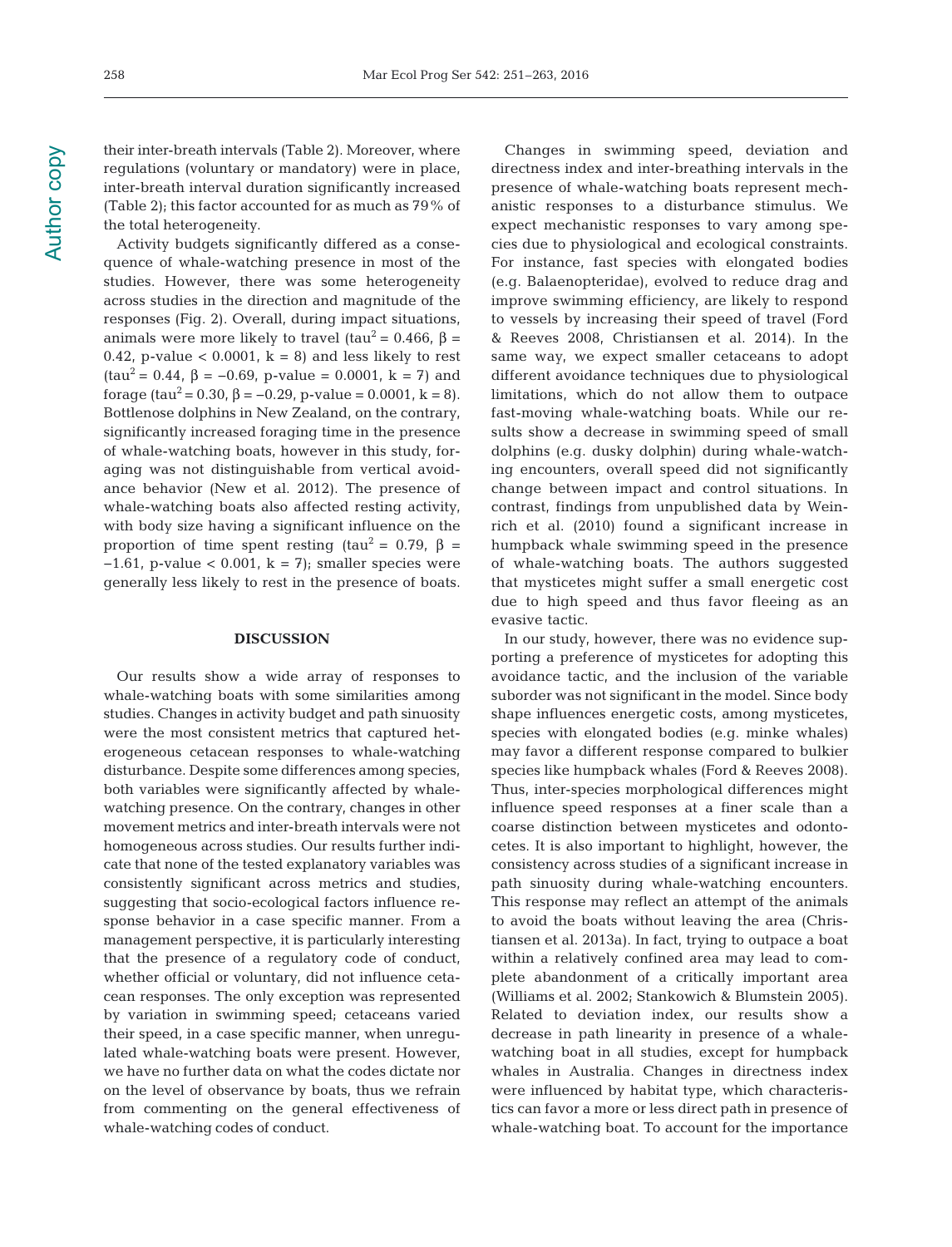| Site<br>Researcher Species                                                                            | OR [95% CI]                                       | OR [95% CI]<br>Site<br>Species<br>Researcher                                                                                                                                                                                                                                                                                                                                                                                                                                                                                                                                                                                                                                                                                                                                                                                                                                                                                                                                                        |
|-------------------------------------------------------------------------------------------------------|---------------------------------------------------|-----------------------------------------------------------------------------------------------------------------------------------------------------------------------------------------------------------------------------------------------------------------------------------------------------------------------------------------------------------------------------------------------------------------------------------------------------------------------------------------------------------------------------------------------------------------------------------------------------------------------------------------------------------------------------------------------------------------------------------------------------------------------------------------------------------------------------------------------------------------------------------------------------------------------------------------------------------------------------------------------------|
| SanJuan_USA<br>å<br>Lusseau2                                                                          | $0.44$ [ $0.00$ , $0.88$ ]                        | $-0.23$ [ $-0.37$ , $-0.08$ ]<br>Canada_JohnstoneStrait<br>8<br>Williams                                                                                                                                                                                                                                                                                                                                                                                                                                                                                                                                                                                                                                                                                                                                                                                                                                                                                                                            |
| HaurakiGulf_NewZealand<br>SharkBay_Australia<br>$\mathbb{F}_{\mathfrak{a}}$<br>B<br>Stockin<br>Bejder | $0.12[-0.39, 0.64]$<br>$0.75$ [ $0.07$ , $1.42$ ] | $-0.87$ [ $-1.38$ , $-0.36$ ]<br>0.44 [ 0.19 , 0.69 ]<br>NewZealand_DoubtfulSound<br>Zanzibar_Africa<br>Ë<br>$\tilde{\vdash}$<br>Christiansen <sub>2</sub><br>Lusseau                                                                                                                                                                                                                                                                                                                                                                                                                                                                                                                                                                                                                                                                                                                                                                                                                               |
| Zanzibar_Africa<br>Christiansen <sub>2</sub> Tt                                                       | $1.90$ [ $1.52$ , $2.29$ ]                        | $-1.56[-2.43,-0.68]$<br>BanksPeninsula<br>ర్<br>Martinez                                                                                                                                                                                                                                                                                                                                                                                                                                                                                                                                                                                                                                                                                                                                                                                                                                                                                                                                            |
| NewZealand_DoubtfulSound<br>$\overline{r}$<br>Lusseau                                                 | 0.41 [ 0.19 , 0.64 ]                              | $0.06$ [ $-0.33$ , $0.44$ ]<br>NewZealand_MilfordSound<br>NewZealand<br>Ë<br>Lusseau                                                                                                                                                                                                                                                                                                                                                                                                                                                                                                                                                                                                                                                                                                                                                                                                                                                                                                                |
| NewZealand_MilfordSound<br>Ë<br>Lusseau                                                               | $0.08[-0.30, 0.45]$                               | $-0.63$ [ $-1.21$ , $-0.05$ ]<br>HaurakiGulf_NewZealand<br>B<br>Stockin                                                                                                                                                                                                                                                                                                                                                                                                                                                                                                                                                                                                                                                                                                                                                                                                                                                                                                                             |
| BanksPeninsula<br>NewZealand<br>$\epsilon$<br>Martinez                                                | $-0.66$ [ $-1.28$ , $-0.05$ ]                     | $0.41$ [ $-0.18$ , $0.99$ ]<br>SharkBay_Australia<br>۳a<br>Bejder                                                                                                                                                                                                                                                                                                                                                                                                                                                                                                                                                                                                                                                                                                                                                                                                                                                                                                                                   |
| Ť<br>Canada_JohnstoneStrait<br>å<br>Williams                                                          | 0.27 [ 0.18, 0.36 ]                               | $-0.44$ [ $-0.80$ , $-0.08$ ]<br>SanJuan_USA<br>8<br>Lusseau2                                                                                                                                                                                                                                                                                                                                                                                                                                                                                                                                                                                                                                                                                                                                                                                                                                                                                                                                       |
| RE Model                                                                                              | $0.42[-0.08, 0.92]$                               | $-0.30$ [ $-0.71$ , $0.12$ ]<br>RE Model                                                                                                                                                                                                                                                                                                                                                                                                                                                                                                                                                                                                                                                                                                                                                                                                                                                                                                                                                            |
|                                                                                                       |                                                   |                                                                                                                                                                                                                                                                                                                                                                                                                                                                                                                                                                                                                                                                                                                                                                                                                                                                                                                                                                                                     |
| 2.00<br>1.00<br>0.00<br>$-1.00$<br>$-2.00$<br>a                                                       | 3.00                                              | 1.00<br>0.00<br>$-1.00$<br>$-2.00$<br>$-3.00$<br>≏                                                                                                                                                                                                                                                                                                                                                                                                                                                                                                                                                                                                                                                                                                                                                                                                                                                                                                                                                  |
| Site<br>Researcher Species                                                                            | OR [95% CI]                                       |                                                                                                                                                                                                                                                                                                                                                                                                                                                                                                                                                                                                                                                                                                                                                                                                                                                                                                                                                                                                     |
|                                                                                                       |                                                   |                                                                                                                                                                                                                                                                                                                                                                                                                                                                                                                                                                                                                                                                                                                                                                                                                                                                                                                                                                                                     |
| HaurakiGulf_NewZealand<br>B<br>Stockin                                                                | $-0.05[-1.11, 1.02]$                              |                                                                                                                                                                                                                                                                                                                                                                                                                                                                                                                                                                                                                                                                                                                                                                                                                                                                                                                                                                                                     |
| NewZealand_<br>MilfordSound<br>Ë<br>Lusseau                                                           | $-1.44$ [ $-2.50$ , $-0.39$ ]                     |                                                                                                                                                                                                                                                                                                                                                                                                                                                                                                                                                                                                                                                                                                                                                                                                                                                                                                                                                                                                     |
| SanJuan_USA<br>å<br>Lusseau2                                                                          | $0.23[-0.29, 0.75]$                               |                                                                                                                                                                                                                                                                                                                                                                                                                                                                                                                                                                                                                                                                                                                                                                                                                                                                                                                                                                                                     |
| NewZealand_DoubtfulSound<br>$\approx$<br>Lusseau                                                      | $-1.45[-2.07, -0.82]$                             |                                                                                                                                                                                                                                                                                                                                                                                                                                                                                                                                                                                                                                                                                                                                                                                                                                                                                                                                                                                                     |
| Canada_JohnstoneStrait<br>$\rm ^{\circ}$<br>Williams                                                  | $0.51$ [ $0.39$ , $0.63$ ]                        |                                                                                                                                                                                                                                                                                                                                                                                                                                                                                                                                                                                                                                                                                                                                                                                                                                                                                                                                                                                                     |
| Zanzibar_Africa<br>Ë<br>Christiansen <sub>2</sub>                                                     | $-1.70[-2.15, -1.25]$                             |                                                                                                                                                                                                                                                                                                                                                                                                                                                                                                                                                                                                                                                                                                                                                                                                                                                                                                                                                                                                     |
| SharkBay_Australia<br>۳a<br>Bejder                                                                    | $-1.08$ [ $-1.76$ , $-0.40$ ]                     |                                                                                                                                                                                                                                                                                                                                                                                                                                                                                                                                                                                                                                                                                                                                                                                                                                                                                                                                                                                                     |
|                                                                                                       |                                                   |                                                                                                                                                                                                                                                                                                                                                                                                                                                                                                                                                                                                                                                                                                                                                                                                                                                                                                                                                                                                     |
| 1.00<br>0.00<br>$-1.00$<br>$-2.00$<br>$-3.00$<br>ပ                                                    | 2.00                                              |                                                                                                                                                                                                                                                                                                                                                                                                                                                                                                                                                                                                                                                                                                                                                                                                                                                                                                                                                                                                     |
| response variable and whale-watching presence.                                                        |                                                   | confidence intervals for each study. The dotted vertical line represents the line of no effect; a study crossing this line shows no correlation between variation in the<br>Fig. 2. Forest plot showing results for the meta-analyses of the activity budget, showing differences in (a) travelling, (b) foraging, and (c) resting activity during impact<br>Dimension of the square representing each study is directly proportional to the sample size and hence the influence<br>of the study within the meta-analysis. Diamonds represent the estimated average log OR with associated 95% CI. In the case of resting, the estimated average log OR<br>situations. Studies are ordered in an increasing order of time spent performing each activity in control situations. Values on the right are odds ratios (ORs) with 95%<br>is not shown in the graph since part of the heterogeneity among effects can be explained by the moderator body size (grey diamonds). RE model: random effects |
|                                                                                                       |                                                   | model without moderator                                                                                                                                                                                                                                                                                                                                                                                                                                                                                                                                                                                                                                                                                                                                                                                                                                                                                                                                                                             |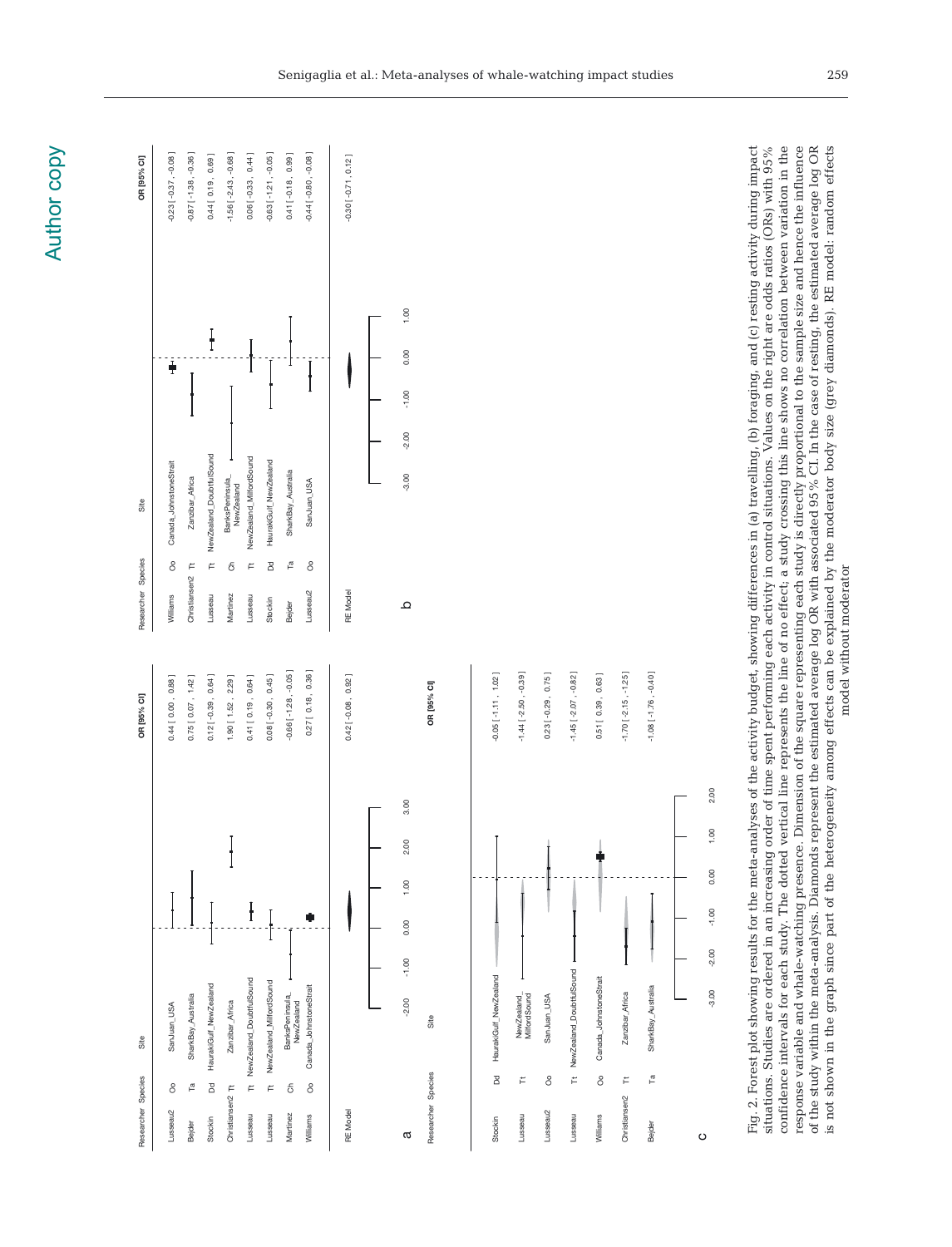of each study area, we added the type of habitat as an explanatory variable. However, this variable influenced only directness index and the paucity of studies from each habitat type prevented reliable conclusions from being drawn.

It was also important to consider the influence of social behavior on the type of disturbance responses and to reflect upon how disturbance can affect sociality. Whale-watching disturbance may lead to permanent social disruption by direct take of individuals due to boat collision, or temporary disruption by physical separation of the group that can occur due to the movement of boats, or due to different evasive and physiological constraints of individuals within the group (e.g. differences in swimming abilities be tween adults and calves, metabolic rates, personality)( Careau et al. 2008, Biro & Stamps 2010, Wade et al. 2012). These within group differences may cause the removal of more sensitive individuals affecting population parameters (Wade et al. 2012). Our comparison between mysticetes, considered mostly solitary, and odontocetes, considered largely social, highlighted some differences in swimming speed that can be explained by physiological constraints. Overall, however, the variable suborder did not appear to affect the type of response to whale-watching vessels. The lack of influence of this variable may be due to our crude categorical distinction between mysticetes and odontocetes. Whale-watching disturbance may be equally negative for both suborders, since odontocetes are very socially complex animals and disrupting the communications between mysticetes or their groups could also be detrimental. Disruption of social behaviour should not be underestimated and a finer analysis on intra-population differences is necessary as it might reveal further insight on disturbance responses in social animals, as suggested by a few studies on odontocetes (Bejder et al. 2006a, Williams et al. 2006, Senigaglia et al. 2011, 2012a).

Perhaps more relevant for the long-term sustainability of the industry were the measured changes in activity budgets, which may lead to energetic unbalance and have been shown to affect population dynamics in some odontocetes species (Bejder et al. 2006a,b). Significant changes in activity budget occurred in most of the studies included in the present meta-analysis. Despite some inter-study differences, the direction of the response (whether the log odds ratio of the examined activity state increased or decreased under disturbance conditions) was fairly consistent and involved more time spent travelling and less time allocated to resting when

whale-watching boats were present. These results, combined with longer and more convoluted trajectories adopted to avoid boats, suggest a greater energetic expenditure along with shorter recovery periods. An increase in energetic requirement may be trivial for animals if food is largely available and energetic balance can be readily re-established. However, in food limited conditions (e.g. Southern Resident Killer Whales) (Williams et al. 2011), the population's ability to buffer this cost is low. Moreover, avoidance responses may carry additional costs if calves are present. For instance, the energetic expenditure is greater for adults swimming with calves in echelon position (Williams & Noren 2009). In this case, avoiding boats by increasing speed may be energetically too demanding. Also, since nursing usually occurs during resting periods, disturbance may potentially reduce nursing time (Bejder et al. 2006b, Stensland & Berggren 2007). This risk would be higher if the disturbance occurs on breeding grounds or during a delineated breeding period.

Some data were not available for every study, which prevented us from conducting an in-depth analyses of whale-watching disturbance and these limitations should be taken into account. For instance, we defined disturbance as the presence of whale-watching boats, regardless of their actual numbers. However, whales probably perceive disturbance along a context-specific spectrum and consequently adapt their responses. An oversimplification of disturbance may have confounded some results. If animals react adopting opposite tactics to different level of disturbance (e.g. few or many boats), taking the average may mask the actual response, which could have happened in some of the considered studies (Williams & Ashe 2007). Thus, future research should look at boat number, proximity and vessel type. Another caveat of our analysis is the assumption of equal responses among sexes, age classes, and group composition that could have biased some of our results. However, because of the heterogeneity of cetacean responses and the logistical impediments to conduct long-term research, comparative studies are required to properly evaluate the effects of this industry on animals and their populations. Consequently, our results can be useful for improving inference from many small-scale studies and allow inferences about whale-watching disturbance in cases where managers must make evidence-based decisions based on short-term, correlative studies, with small sample size or inadequate experimental controls.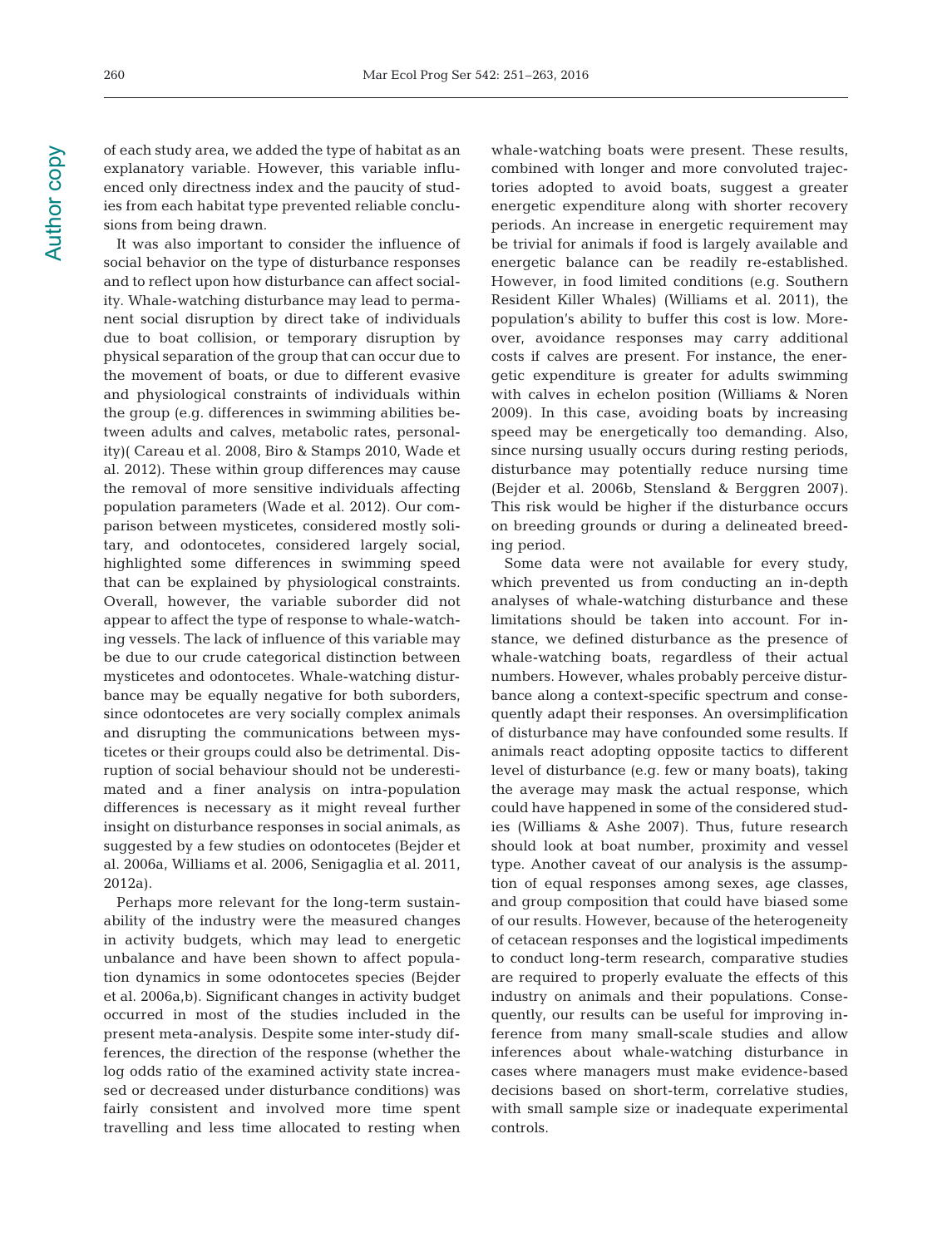## **CONCLUSIONS**

To develop a predictive model on responses to disturbance, 3 factors should be evaluated: (1) multiple indicators of disturbance, (2) degree of interspecific variability, and (3) ecological factors and life history characteristics that could influence behavioral responses (Blumstein et al. 2005). We conducted the first meta-analysis of whale-watching studies covering these 3 factors and we found that changes in deviation index and behavioral budget reliably capture heterogeneous short-term cetacean responses to whale-watching boats across multiple species and locations. Our results should, however, be considered preliminary due to the paucity of suitable studies used in the analyses. For this reason, we recommend publishing guidelines for conducting and reporting whale-watching effect studies; this would ensure consistency and allow comparability. Some general guidelines are already available at the Large-scale Whalewatching Experiment (LaWE) website (https:// sites.google.com/site/lawescience). We also encourage scientists to make data more readily available within the International Whaling Commission (IWC)/ LaWE umbrella that can act as a depository library while ensuring that the intellectual property rights are respected. Data sharing would allow more detailed analyses.

None of the tested explanatory variables consistently influenced response behaviors in the presence of whale-watching boats. Since presence of regulatory measures of the industry did not consistently relate to response behaviors, further studies testing their case-specific efficacy should be conducted. There also remains a knowledge gap in the evaluation of long-term impacts on demographic parameters. The likelihood that behavioral disruptions will affect the fitness of individuals depends on their ability to compensate and varies accordingly to specific ecological and social conditions (New et al. 2012). Future studies should also address population specific differences to evaluate long-term impact of whale-watching activities, which are important to ensure the sustainability of this industry.

Acknowledgements. The International Whaling Commission funded this study through a grant assigned to D.L. D.L. was also funded by the Scottish Funding Council for funding through grant HR09011 to the Marine Alliance for Science and Technology for Scotland. While writing the manuscript, V.S. was sponsored by a Fulbright scholarship. We thank the many people that replied to the 2 MAR-MAM calls and Dr. Stankowich for his previous comments on the manuscript.

#### STUDIES USED IN THE META-ANALYSES

Bejder L, Samuels A, Whitehead H, Gales N (2006a) Interpreting short-term behavioral responses to disturbance within a longitudinal perspective. Anim Behav 72: 1149−1158

Christiansen F, Lusseau D, Stensland E, Berggren P (2010) Effects of tourist boats on the behaviour of Indo-Pacific bottlenose dolphins off the south coast of Zanzibar. Endang Species Res 11:91−99

Christiansen F, Rasmussen M, Lusseau D (2013a) Whale watching disrupts feeding activities of minke whales on a feeding ground. Mar Ecol Prog Ser 478:239-251

Gendron D, Busquets Vass G (2012) Blue whale diving behavior during the interactions with whale-watching boats. In: Proc 33rd Reunión Internacional para el Estudio de los Mamíferos Marinos, San Patricio-Melaque, Jalisco, México, 6–9 May 2012, Sociedad Mexicana de Mastozoología Marina, A.C., Abstract no. 13

Lundquist D, Gemmell NJ, Wursig B (2012) Behavioural responses of dusky dolphin groups (Lagenorhynchus obscurus) to tour vessels off Kaikoura, New Zealand. PLoS ONE 7:e41969

Lundquist D, Sironi M, Würsig B, Rowntree V, Martino J, Lundquist L (2013) Response of southern right whales to simulated swim-with-whale tourism at Península Valdés, Argentina. Mar Mamm Sci 29:E24−E45

Lusseau D (2004) The hidden cost of tourism: detecting long-term effects of tourism using behavioral information. Ecol Soc 9:Art2

Lusseau D, Bain DE, Williams R, Smith JC (2009) Vessel traffic disrupts the foraging behavior of southern resident killer whales Orcinus orca. Endang Species Res 6: 211−221

Martinez E, Orams MB, Stockin KA (2010) Swimming with an endemic and endangered species: effects of tourism on Hector's dolphins in Akaroa Harbour, New Zealand. Tourism Rev Int 14:99−115

Noren DP, Johnson AH, Rehder D, Larson A (2009) Close approaches by vessels elicit surface active behaviors by southern resident killer whales. Endang Species Res 8:179−192

Schaffar A, Garrigue C (2008) Exposure of humpback whales to unregulated tourism activities in their main reproductive area in New Caledonia. IWC document SC60/WW8. https://iwc.int/sc60docs

Stockin KA, Lusseau D, Binedell V, Wiseman N, Orams MB (2008) Tourism affects the behavioural budget of the common dolphin Delphinus sp. in the Hauraki Gulf, New Zealand. Mar Ecol Prog Ser 355:287−295

Williams R, Trites AW, Bain DE (2002) Behavioral responses of killer whales (Orcinus orca) to whale-watching boats: opportunistic observations and experimental approaches. J Zool Lond 256:255−270

Williams R, Lusseau D, Hammond PS (2006) Estimating relative energetic costs of human disturbance to killer whales (Orcinus orca). Biol Conserv 133:301−311

Williams R, Bain DE, Smith JC, Lusseau D (2009) Effects of vessels on behaviour patterns of individual southern resident killer whales Orcinus orca. Endang Species Res 6:199−209

#### LITERATURE CITED

[Bejder L, Samuels A, Whitehead H, Gales N \(2006a\) Inter](http://dx.doi.org/10.1016/j.anbehav.2006.04.003)preting short-term behavioral responses to disturbance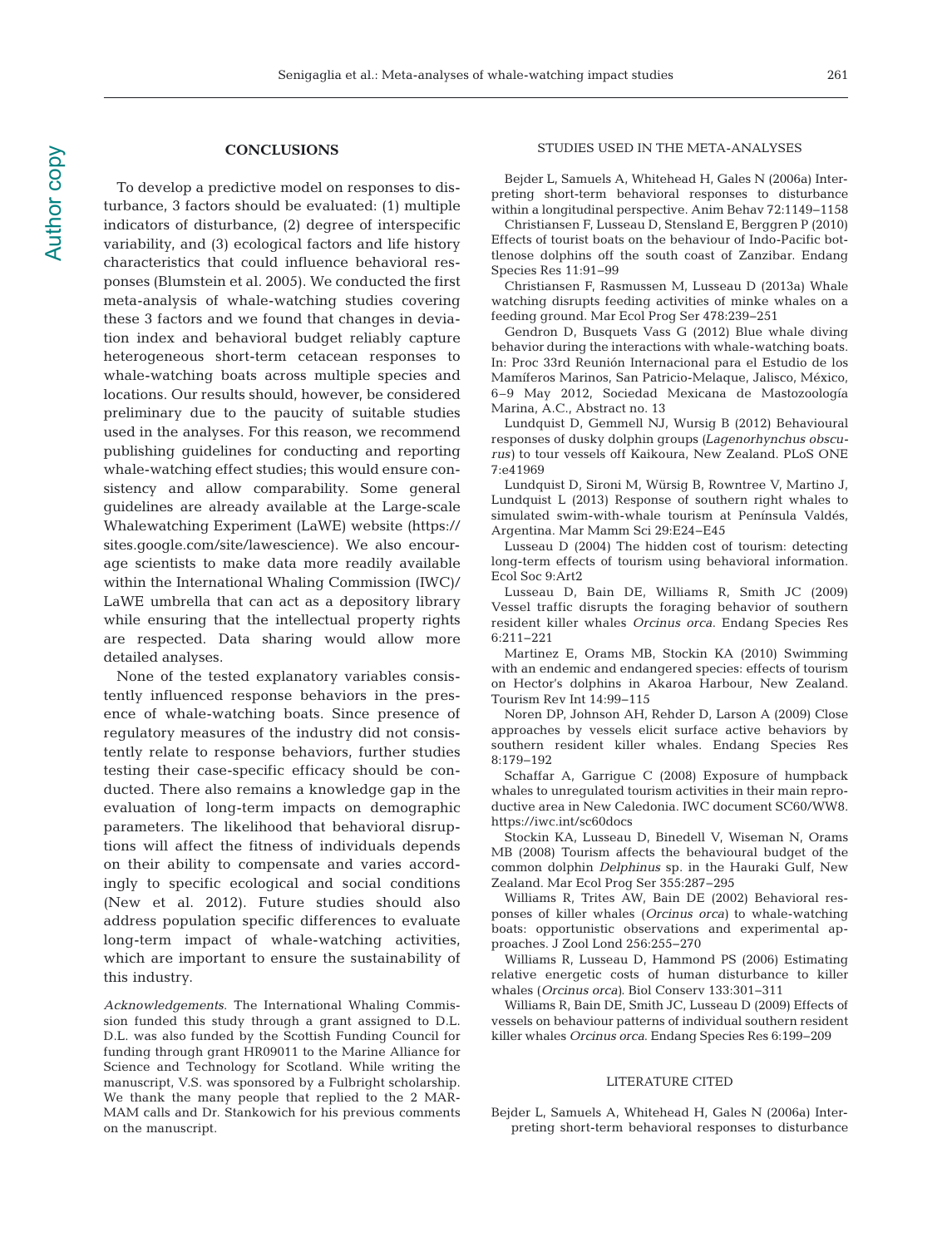within a longitudinal perspective. Anim Behav 72: 1149−1158

- [Bejder L, Samuels A, Whitehead H, Gales N and others](http://dx.doi.org/10.1111/j.1523-1739.2006.00540.x) (2006b) Decline in relative abundance of bottlenose dolphins exposed to long-term disturbance. Conserv Biol 20: 1791−1798
- [Biro PA, Stamps JA \(2010\) Do consistent individual differ](http://dx.doi.org/10.1016/j.tree.2010.08.003)ences in metabolic rate promote consistent individual differences in behavior? Trends Ecol Evol 25:653-659
- [Blumstein DT, Fernandez-Juricic E, Zollner PA, Garity SC](http://dx.doi.org/10.1111/j.1365-2664.2005.01071.x) (2005) Inter-specific variation in avian responses to human disturbance. J Appl Ecol 42:943-953
- [Careau V, Thomas D, Humphries MM, Reale D \(2008\)](http://dx.doi.org/10.1111/j.0030-1299.2008.16513.x) Energy metabolism and animal personality. Oikos 117: 641−653
- [Childress MJ, Lung MA \(2003\) Predation risk, gender](http://dx.doi.org/10.1006/anbe.2003.2217) and the group size effect: Does elk vigilance depend upon the behavior of conspecifics? Anim Behav 66: 389−398
- [Christiansen F, Lusseau D, Stensland E, Berggren P \(2010\)](http://dx.doi.org/10.3354/esr00265) Effects of tourist boats on the behavior of Indo-Pacific bottlenose dolphins off the south coast of Zanzibar. Endang Species Res 11: 91−99
- [Christiansen F, Rasmussen M, Lusseau D \(2013a\) Whale](http://dx.doi.org/10.3354/meps10163) watching disrupts feeding activities of minke whales on a feeding ground. Mar Ecol Prog Ser 478: 239−251
- [Christiansen F, Rasmussen M, Lusseau D \(2013b\) Inferring](http://dx.doi.org/10.1093/beheco/art086) activity budgets in wild animals to estimate the consequences of disturbances. Behav Ecol 24:1415−1425
- [Christiansen F, Rasmussen M, Lusseau D \(2014\) Inferring](http://dx.doi.org/10.1016/j.jembe.2014.05.014) energy expenditure from respiration rates in minke whales to measure the effects of whale watching boat interactions. J Exp Mar Biol Ecol 459: 96−104
- [Coetzee BWT, Chown SL \(2015\) A meta-analysis of human](http://dx.doi.org/10.1111/brv.12184) disturbance impacts on Antarctic wildlife. Biol Rev, doi: 10.1111/brv.12184
- [Constantine R, Brunton DH, Dennis T \(2004\) Dolphin](http://dx.doi.org/10.1016/j.biocon.2003.12.009)watching tour boats change bottlenose dolphin (Tursiops truncatus) behavior. Biol Conserv 117:299-307
- [Dyck MG, Baydack RK \(2004\) Vigilance behaviour of polar](http://dx.doi.org/10.1016/S0006-3207(03)00204-0) bears (Ursus maritimus) in the context of wildlife-viewing activities at Churchill, Manitoba, Canada. Biol Conserv 116:343-350
- [Erbe C \(2002\) Underwater noise of whale-watching boats](http://dx.doi.org/10.1111/j.1748-7692.2002.tb01045.x) and potential effects on killer whales (Orcinus orca), based on an acoustic impact model. Mar Mamm Sci 18: 394−418
- [Ford JKB, Reeves RR \(2008\) Fight or flight: antipredator](http://dx.doi.org/10.1111/j.1365-2907.2008.00118.x) strategies of baleen whales. Mammal Rev 38:50-86
- [Hastie GD, Wilson B, Tufft LH, Thompson PM \(2003\) Bottle](http://dx.doi.org/10.1111/j.1748-7692.2003.tb01093.x)nose dolphins increase breathing synchrony in response to boat traffic. Mar Mamm Sci 19:74-84
- Higham J, Bejder L, Williams R (2014) Whaling-watching, sustainable tourism and ecological management. Cambridge University Press, Cambridge
- [Holt MM, Noren DP, Veirs V, Emmons CK, Veirs S \(2009\)](http://dx.doi.org/10.1121/1.2939125) Speaking up: killer whales (Orcinus orca) increase their call amplitude in response to vessel noise. J Acoust Soc Am 125: EL27-EL32
- Hoyt E (2001) Whale watching 2001: Worldwide tourism numbers, expenditures and expanding socioeconomic benefits. International Fund for Animal Welfare, Yar mouth, MA
- [Lemon M, Lynch TP, Cato DH, Harcourt RG \(2006\) Response](http://dx.doi.org/10.1016/j.biocon.2005.08.016) of travelling bottlenose dolphins (Tursiops aduncus) to

experimental approaches by a powerboat in Jervis Bay, New South Wales, Australia. Biol Conserv 127:363-372

- [Lundquist D, Gemmell NJ, Würsig B \(2012\) Behavioural](http://dx.doi.org/10.1371/journal.pone.0041969) responses of dusky dolphin groups (Lagenorhynchus obscurus) to tour vessels off Kaikoura, New Zealand. PLoS ONE 7:e41969
- [Lundquist D, Sironi M, Würsig B, Rowntree V, Martino J,](http://dx.doi.org/10.1111/j.1748-7692.2012.00583.x) Lundquist L (2013) Response of southern right whales to simulated swim-with-whale tourism at Península Valdés, Argentina. Mar Mamm Sci 29:E24-E45
- [Lusseau D \(2003\) Effects of tour boats on the behavior of bot](http://dx.doi.org/10.1111/j.1523-1739.2003.00054.x)tlenose dolphins: using Markov chains to model anthropogenic impacts. Conserv Biol 17: 1785−1793
- Lusseau D (2004) The hidden cost of tourism: detecting longterm effects of tourism using behavioral information. Ecol Soc 9: Art2
- Lusseau D, Senigaglia V (2011) Report on the first call for collaboration for LaWE. IWC document SC/63/WW4, https://icw.int/document\_614
- [Lusseau D, Bain DE, Williams R, Smith JC \(2009\) Vessel traf](http://dx.doi.org/10.3354/esr00154)fic disrupts the foraging behavior of southern resident killer whales Orcinus orca. Endang Species Res 6: 211−221
- [Majolo B, De Bortoli Vizioli A, Schino G \(2008\) Costs](http://dx.doi.org/10.1016/j.anbehav.2008.06.008) and benefits of group living in primates: group size effects on behaviour and demography. Anim Behav 76: 1235−1247.
- [Martinez E, Orams MB, Stockin KA \(2010\) Swimming with](http://dx.doi.org/10.3727/154427211X13044361606379) an endemic and endangered species: effect of tourism on Hector's dolphins in Akaroa Harbour, New Zealand. Tourism Rev Int 14:99-115
- [Nespolo RF, Franco M \(2007\) Whole-animal metabolic rate](http://dx.doi.org/10.1242/jeb.02780) is a repeatable trait: a meta-analysis. J Exp Biol 210: 2000−2005
- New LF, Harwood J, Thomas L, Clark JS, Harcourt R, Lusseau D (2012) Whale-watching impacts on small cetaceans are most likely population specific. IWC document SC/64/WW3, https://archive.iwc.int/pages/search. php?search=!collection186&bc\_from=themes
- [Nowacek SM, Wells RS, Solow AR \(2001\) Short-term effects](http://dx.doi.org/10.1111/j.1748-7692.2001.tb01292.x) of boat traffic on bottlenose dolphins, Tursiops truncatus, in Sarasota Bay, Florida. Mar Mamm Sci 17: 673−688
- O'Connor S, Campbell R, Cortez H, Knowles T (2009) Whale watching worldwide: tourism numbers, expenditures and expanding economic benefits. International Fund for Animal Welfare, Yarmouth, MA
- R Development Core Team (2010) R: A language and environment for statistical computing. R Foundation for Statistical Computing, Vienna. www.R-project.org.
- Samia DSM, Nakagawa S, Nomura F, Rangel TF, Blumstein DT (2015) Increased tolerance to humans among disturbed wildlife. Nat Commun 6:8877
- Scargle JD (2000) Publication bias (the 'file-drawer problem') in scientific inference. J Sci Explor 14:91-106
- Senigaglia V, Williams R, Lusseau D (2011) Influence of perceived predation risk on foraging behaviour among different social groups in Northern fish-eating killer whales. Masters thesis, Aberdeen University
- [Senigaglia V, de Stephanis R, Verborgh P, Lusseau D](http://dx.doi.org/10.1016/j.beproc.2012.04.011) (2012a) The role of synchronized swimming as affiliative and anti-predatory behavior in long-finned pilot whales. Behav Process 91:8-14
- Senigaglia V, Bejder L, Christiansen F, Gendron D and others (2012b) Meta-analyses of whale-watching impact studies: differences and similarities in disturbance responses